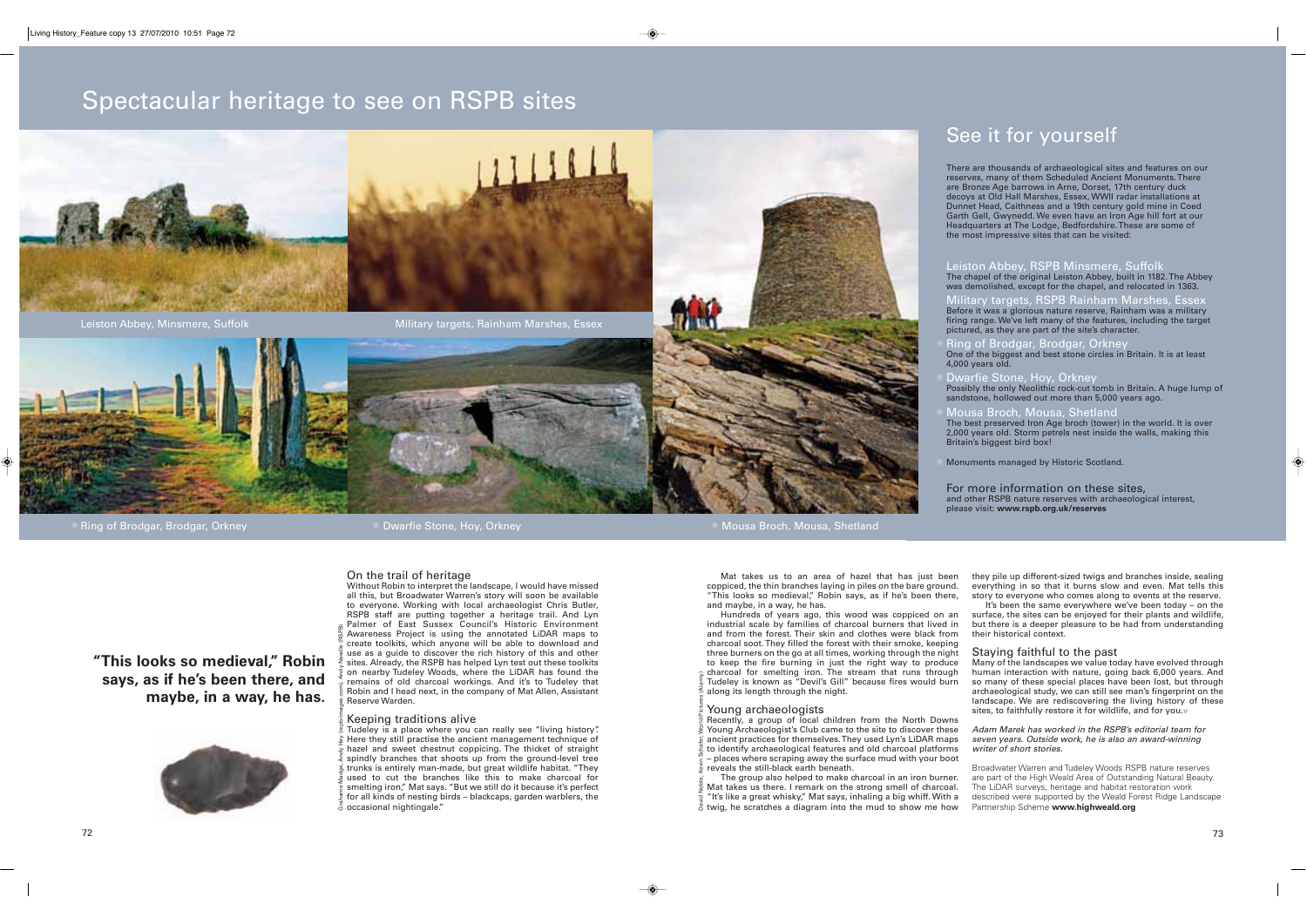## Preserving our heritage for wildlife and you

### Every mound and ditch shows the history of human interaction with nature.



sure we do it in a way that's in keeping with the site's history. I'm proud to be helping recreate the Bronze Age!"

#### In the footsteps of ancestors

Robin is on a one-year contract to the RSPB, paid for by English Heritage. His job here is to help the RSPB understand the historical context of its reserves, existing and new, and to help advise on how to design and restore the habitats with sensitivity – ensuring the preservation of sites and monuments for perpetuity. Illustration by Russel Barnett

Robin has his own history with the RSPB. His dad, Kevin Standring, worked for the RSPB for 31 years. Robin remembers his dad bringing him to his office at The Lodge when he was a child. His dad's colleagues called Robin "Young Standring". Robin now works in the office next door.

It was on an RSPB reserve that Robin was to have one of the moments that led to his interest in archaeology. "I was at Dungeness," he says, "bird-ringing with my dad, when I found

an unexploded WWII bomb. Dad's face was a picture when he saw me holding it."

Robin remembers several of these childhood moments of discovery, which forever committed him to this lifestyle – a piece of Roman tile with a bird motif found in the Sandy hills and a clay tobacco pipe found in a stream in Waresley Wood, a place he now explores with his three young children.

He grins with fascination as he tells me about these finds. It's a grin he wears throughout the day, every time we come across archaeological evidence, echoes of the past, which with Robin's help I am hearing for the first time.

"When I say I'm an archaeologist," Robin says, "people always ask why I'm not working in Egypt digging up ancient tombs. The truth is that I love British landscapes, and I want to share them with people. Archaeology is about connecting with people's imaginations, making them look at the landscape in a different way."

Robin was about to hand me one of these very moments.

#### The death of heathland cameduring the drive to make money from the land. Those wild areas which were not suitable for agriculture were planted over with commercial forest to

**20th century**

 produce timber. Most of the special heathland wildlife disappeared. In some places, heavy machinery was used to flatten the land for planting, destroying the archaeological remains. felling operations, we protect historical features. Amazingly, the seeds from the original heathland remain in the ground, and as soon as the trees are cleared and sunlight falls on the ground for the first time, the heath begins to regenerate itself.

**Today**

#### **Tomorrow**

We are putting the land back to the way it was before the forestry plantations, making sure that during our tree-Bedfordshire.

 We hope that the heathland wildlife will return. Wildlife such as Dartford warblers, nightjars, woodlarks, heath tiger beetles, natterjack toads, sand lizards and silver-studded blue butterflies is already returning to the sites where we've restored heathland: Arne in Dorset, Farnham Heath in Surrey and The Lodge in



#### Churchill's legacy

Grahame Madge (rspb-images.com)

In a waterlogged depression, we come across the submerged turret of a Churchill tank. In WWII it was one of our heaviest tanks. Soldiers once learnt how to drive them here. Now,<br>rusty and waterlogged, the tank's edges are ragged where **"When conscription**<br>salvagers have cut sections of iron from its body with **"When conscription** blowtorches.

 "When conscription was introduced," Robin says, "the first trenches that these young men saw were right here. When this was heathland, they learned to dig the trenches and fox holes that they hoped would keep them safe from enemy fire when they went out to the front. Nearly all of these places have now been lost, built on, or flattened for forestry. That makes them rare and important monuments. We have to make sure that when we're removing the pine trees and restoring the heathland, we preserve these features, because they are a part of our history." o

**was introduced, the first trenches that these young men saw were right here."**

71

◈